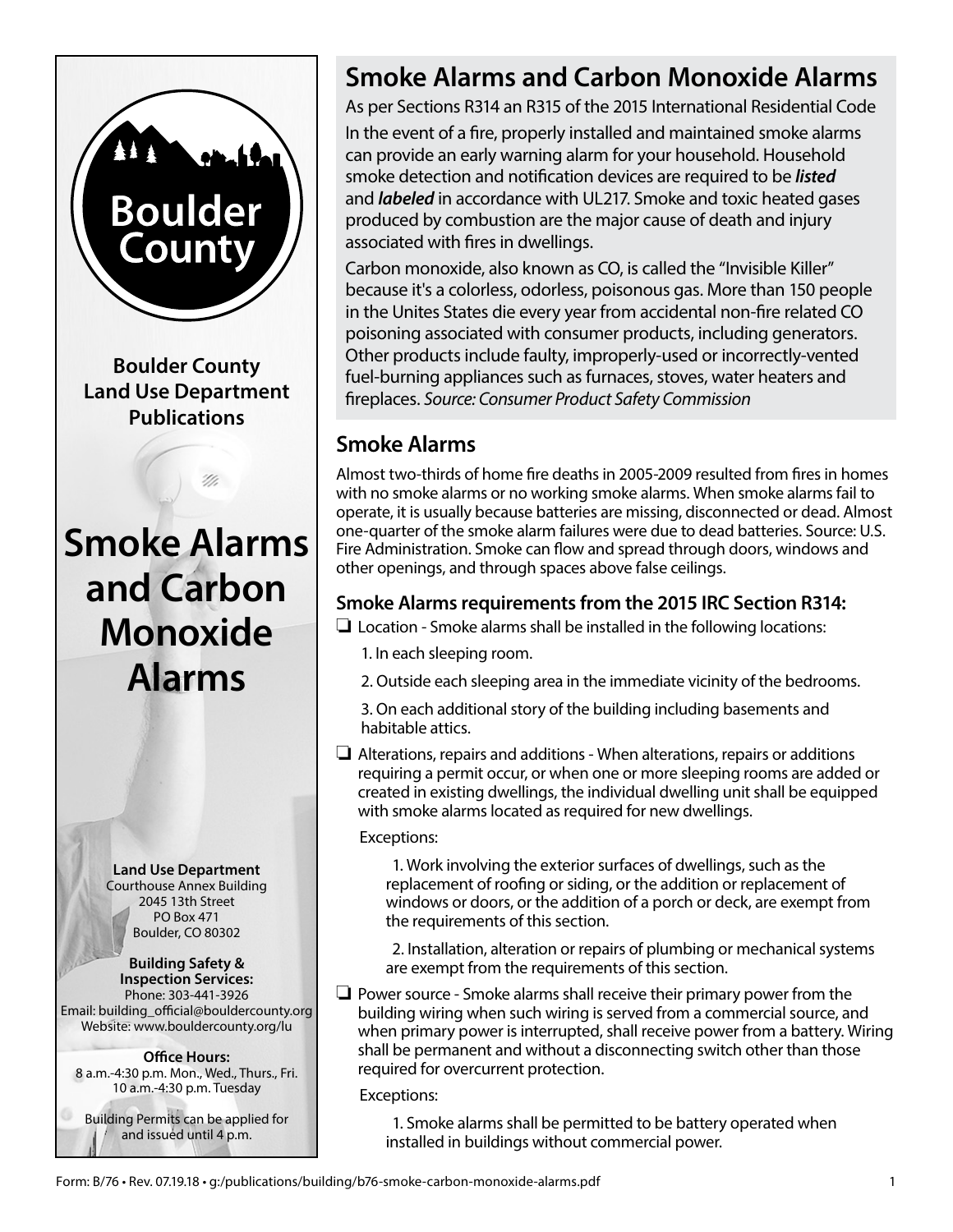2. Hard wiring of smoke alarms in existing areas shall not be required where the alterations or repairs do not result in the removal of interior wall or ceiling finishes exposing the structure, unless there is an attic, crawl space or basement available which could provide access for hard wiring without the removal of interior finishes.

 $\Box$  Interconnection - Where more than one smoke alarm is required to be installed within an individual dwelling unit in accordance with Section R314.3, the alarm devices shall be interconnected in such a manner that the actuation of one alarm will activate all of the alarms in the individual unit. Physical interconnection of smoke alarms shall not be required where listed wireless alarms are installed and all alarms sound upon activation of one alarm.

#### Exception:

Interconnection of smoke alarms in existing areas shall not be required where alterations or repairs do not result in removal of interior wall or ceiling finishes exposing the structure, unless there is an attic, crawl space or basement available which could provide access for interconnection without the removal of interior finishes.

#### **Check the batteries in your smoke alarms every six months. Examine each device. If the device is more than 10 years old it should be replaced.**

Listed wireless interconnected smoke alarms are allowed in both new and existing construction covered under the International Residential Code.

Larger homes with more than 12 interconnected smoke alarms require a commercial-type supervised and monitored fire alarm system to comply with the NFPA 72 Standard.